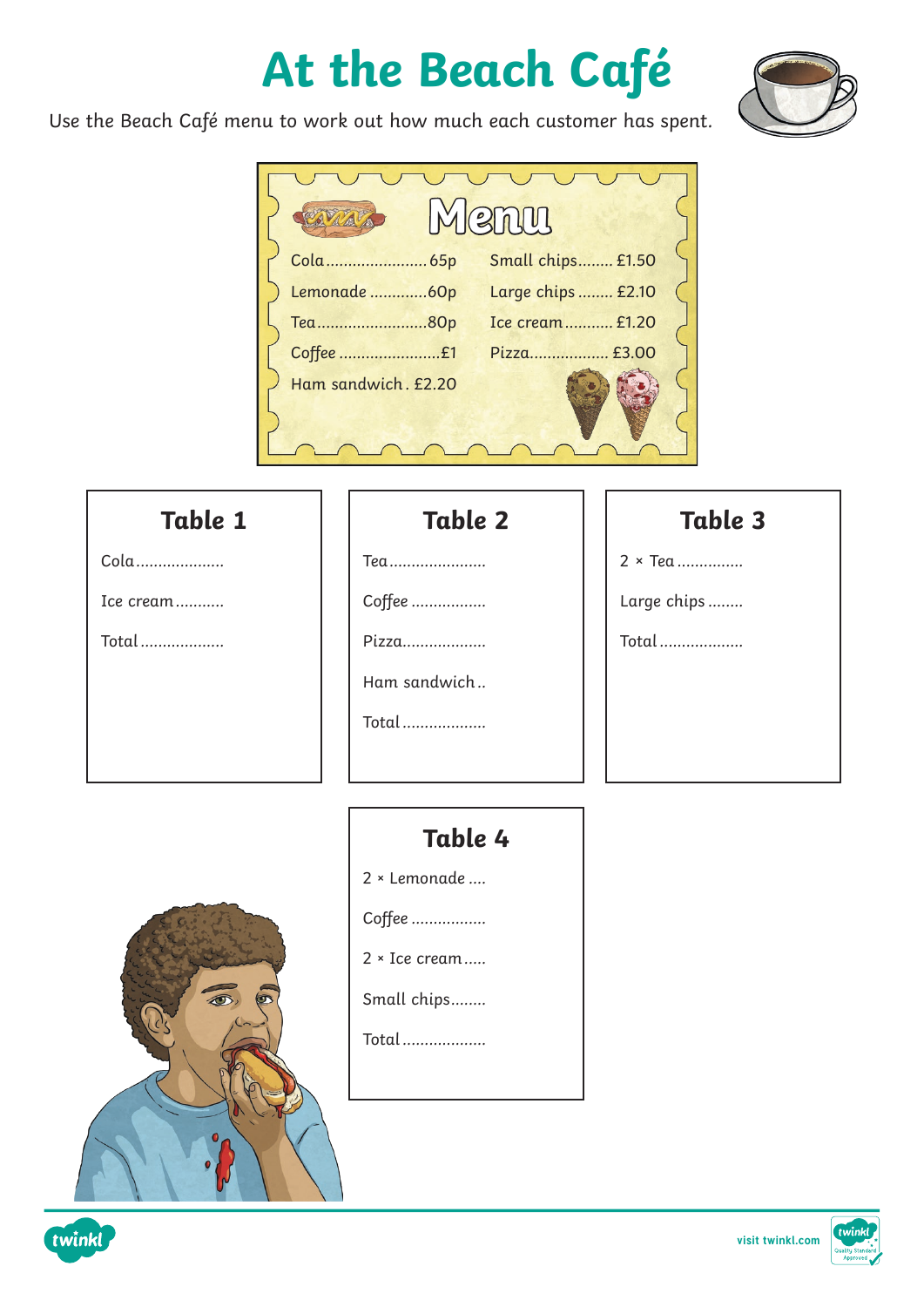# At the Beach Café **Answers**



#### **Table 1**

| Cola 65p         |
|------------------|
| Ice cream  £1.20 |
| Total £1.85      |
|                  |
|                  |
|                  |
|                  |
|                  |

## **Table 2**

| Теа 80р                   |  |
|---------------------------|--|
| Coffee  £1.00             |  |
| Pizza £3.00               |  |
| Ham sandwich <b>£2.20</b> |  |
| Total <b>£7.00</b>        |  |
|                           |  |

#### **Table 3**

| 2 × Tea £1.60      |
|--------------------|
| Large chips  £2.10 |
| Total  £3.70       |
|                    |
|                    |
|                    |
|                    |

## **Table 4**

| 2 × Lemonade  £1.20  |  |
|----------------------|--|
| Coffee  £1.00        |  |
| 2 × Ice cream  £2.40 |  |
| Small chips £1.50    |  |
| Total  £6.10         |  |
|                      |  |



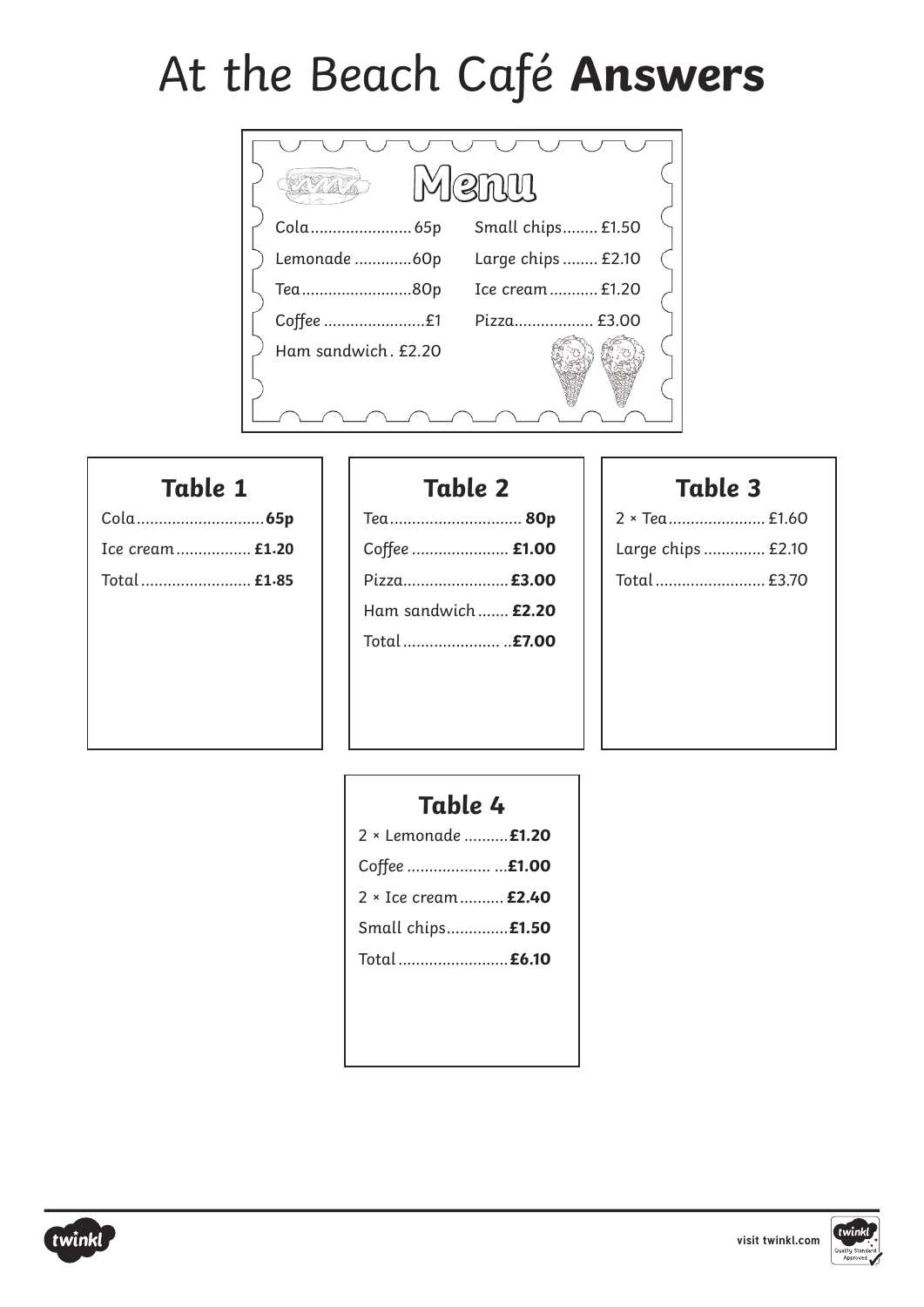# **At the Beach Café**



Use the Beach Café menu to work out how much each customer has spent.

|                    | <b>emm</b>               |
|--------------------|--------------------------|
| Cola £2.49         | <b>Small chips £2.60</b> |
| Lemonade £2.35     | Large chips  £3.60       |
| Tea  £3.10         | Ice cream£2.39           |
| Coffee£3.29        | £8.99<br>Pizza           |
| Ham sandwich £6.99 |                          |
|                    |                          |
|                    |                          |

#### **Table 2** Tea............................ Coffee ...................... Pizza........................ Ham sandwich....... Total........................ **Table 4** 2 × Lemonade......... Coffee ...................... 2 × Ice cream ......... **Table 1** Cola......................... Ice cream................ Total........................ **Table 3** 2 × Tea .................... Large chips ............. Total........................

Small chips.............

Total........................